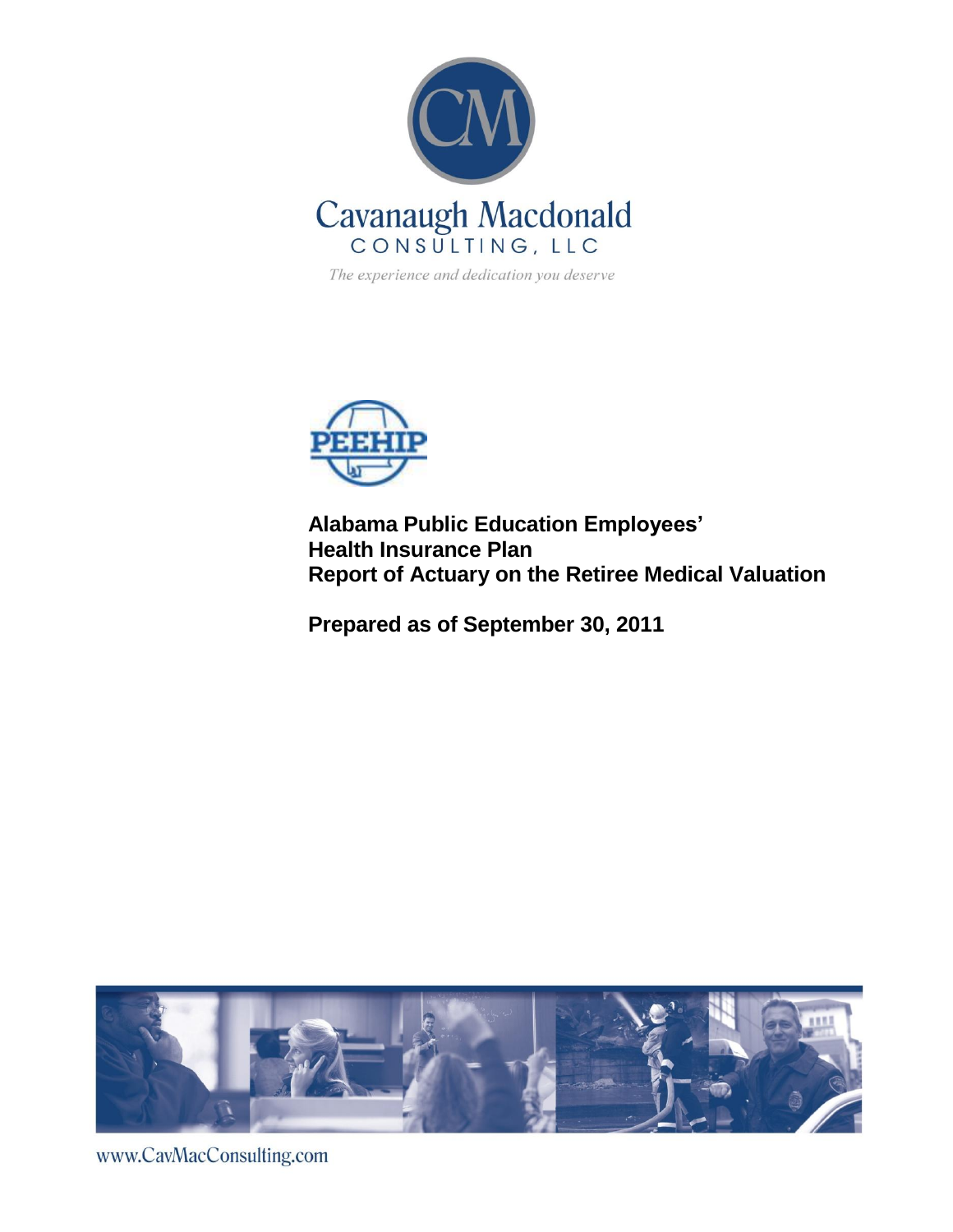

August 21, 2012

Retirement Systems of Alabama P.O. Box 302150 Montgomery, AL 36130-2150

Members of the Board:

Governmental Accounting Standards Board Statements No. 43 and 45 require actuarial valuations of retiree medical and other post employment benefit plans. We have submitted the results of the annual actuarial valuation of the Alabama Public Education Employees' Health Insurance Plan (PEEHIP) prepared as of September 30, 2011. While not verifying the data at source, the actuary performed tests for consistency and reasonability. The valuation indicates that an annual required contribution of \$689,426,650 or 11.19% of active payroll payable for the fiscal year ending September 30, 2014 is required to fund the benefits of the PEEHIP in an actuarially sound manner.

The promised medical and drug benefits of the Plan, as well as the Optional Plans, are included in the actuarially calculated contribution rates which are developed using the unit credit actuarial cost method with projected benefits. GASB requires the discount rate used to value a plan be based on the likely return of the assets held in trust to pay benefits. The Alabama Retired Education Employees' Health Care Trust had \$777,933,000 in assets as of the valuation date. Therefore, the discount rate used in the valuation remains 5%. Gains and losses are reflected in the unfunded accrued liability that is assumed amortized by regular annual contributions as a level percentage of payroll within a 30-year closed period, on the assumption that payroll will increase by 3.25% annually. The assumptions recommended by the actuary are, in the aggregate, reasonably related to the experience under the Plan and to reasonable expectations of anticipated experience under the Plan and meet the parameters for the disclosures under GASB 43 and 45.

Since the previous valuation, various assumptions and methods have been revised to reflect the results of the experience investigation for the five year period ending September 30, 2010. These revised assumptions were adopted by the Board on January 27, 2012. Additionally, the Board adopted the selfinsured EGWP plus Wrap retiree prescription drug coverage, impacting Medicare-eligible retirees effective January 1, 2013.

The impact on the valuation results of the changes in premiums, benefits and policies are shown in the Gain/Loss exhibit on page 8.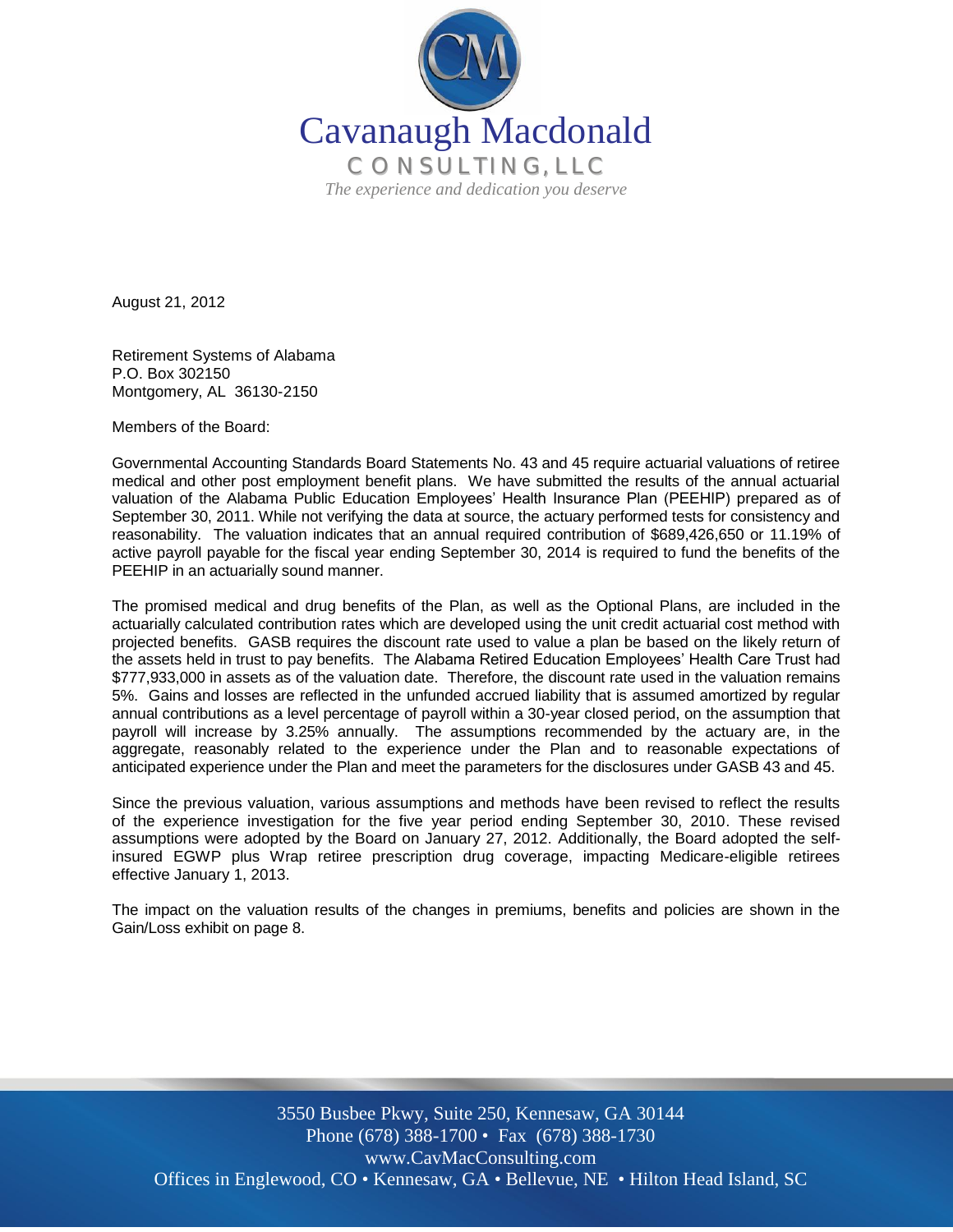![](_page_2_Picture_0.jpeg)

August 21, 2012 Members of the Board Page 2

This is to certify that the independent consulting actuary is a member of the American Academy of Actuaries and has experience in performing valuations for public retirement systems, that the valuation was prepared in accordance with principles of practice prescribed by the Actuarial Standards Board, and that the actuarial calculations were performed by qualified actuaries in accordance with accepted actuarial procedures, based on the current provisions of the medical plans and on actuarial assumptions that are internally consistent and reasonably based on the actual experience of the Plan.

Future actuarial results may differ significantly from the current results presented in this report due to such factors as the following: plan experience differing from that anticipated by the economic or demographic assumptions; changes in economic or demographic assumptions; increases or decreases expected as part of the natural operation of the methodology used for these measurements (such as the end of an amortization period or additional cost or contribution requirements based on the plan's funded status); and changes in plan provisions or applicable law. Since the potential impact of such factors is outside the scope of a normal annual actuarial valuation, an analysis of the range of results is not presented herein.

In our opinion, if the required contributions to the Trust Fund are made by the employer from year to year in the future at the levels required on the basis of the successive actuarial valuations, the Plan will operate in an actuarially sound manner.

Respectfully submitted,

Niger Brand

Principal and Consulting Actuary **Principal and Consulting Actuary** President

Elul Mulike

Alisa Bennett, FSA, EA, MAAA, FCA Edward A. Macdonald, ASA, FCA, MAAA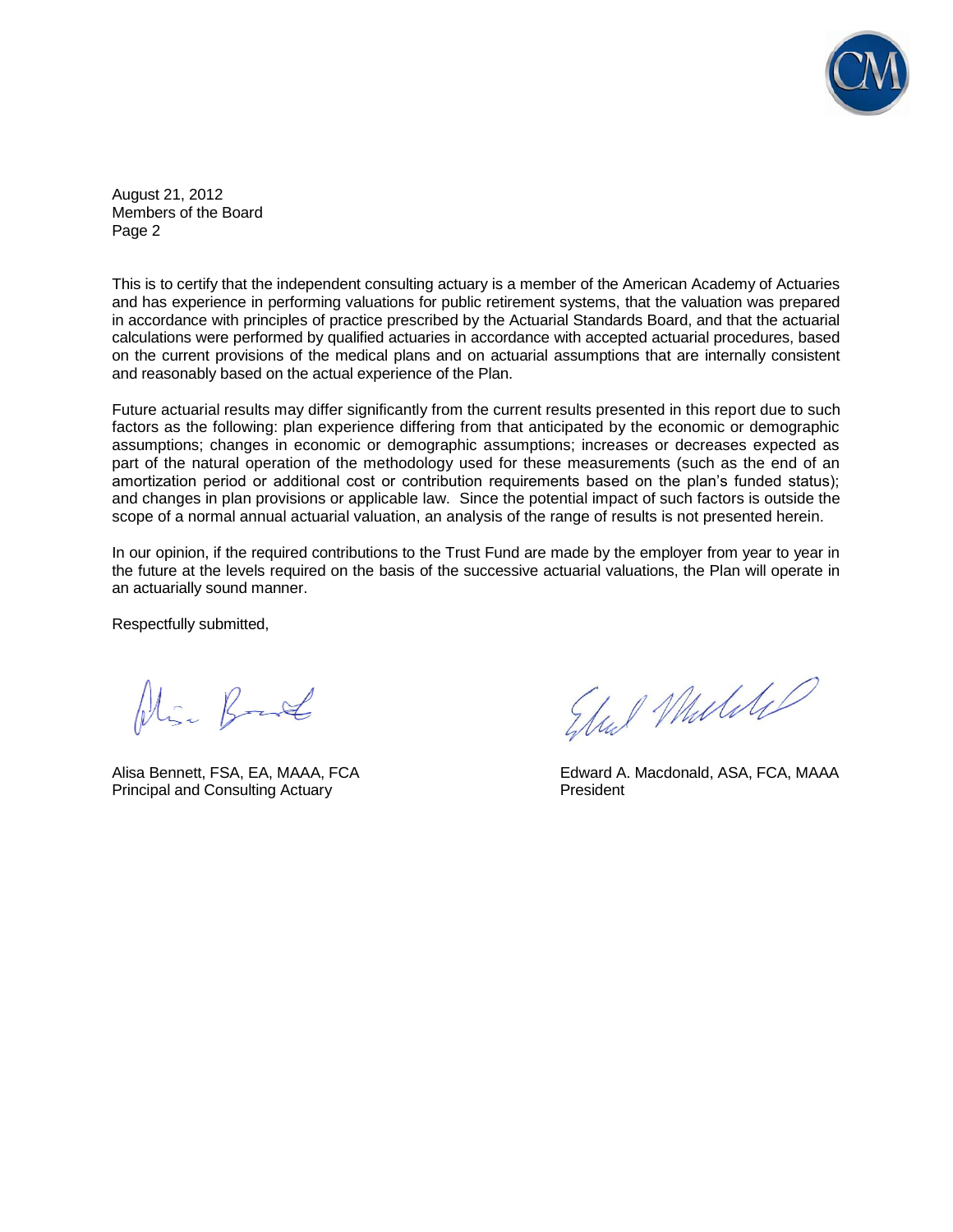![](_page_3_Picture_0.jpeg)

# **TABLE OF CONTENTS**

| Section | Item                                 | Page No. |
|---------|--------------------------------------|----------|
|         | <b>Summary of Principal Results</b>  | 1        |
| Ш       | Membership Data                      | 3        |
| Ш       | Assets                               | 3        |
| IV      | Comments on Valuation                | 3        |
| V       | Contributions Payable Under the Plan | 4        |
| VI      | Comments on Level of Funding         | 4        |
| VII     | Accounting Information               | 5        |

# **Schedule**

| Α | Results of the Valuation                                                 |    |
|---|--------------------------------------------------------------------------|----|
| в | <b>Plan Assets</b>                                                       | 9  |
|   | Outline of Actuarial Assumptions and Methods                             | 10 |
|   | Summary of Main Plan Provisions as Interpreted<br>for Valuation Purposes | 15 |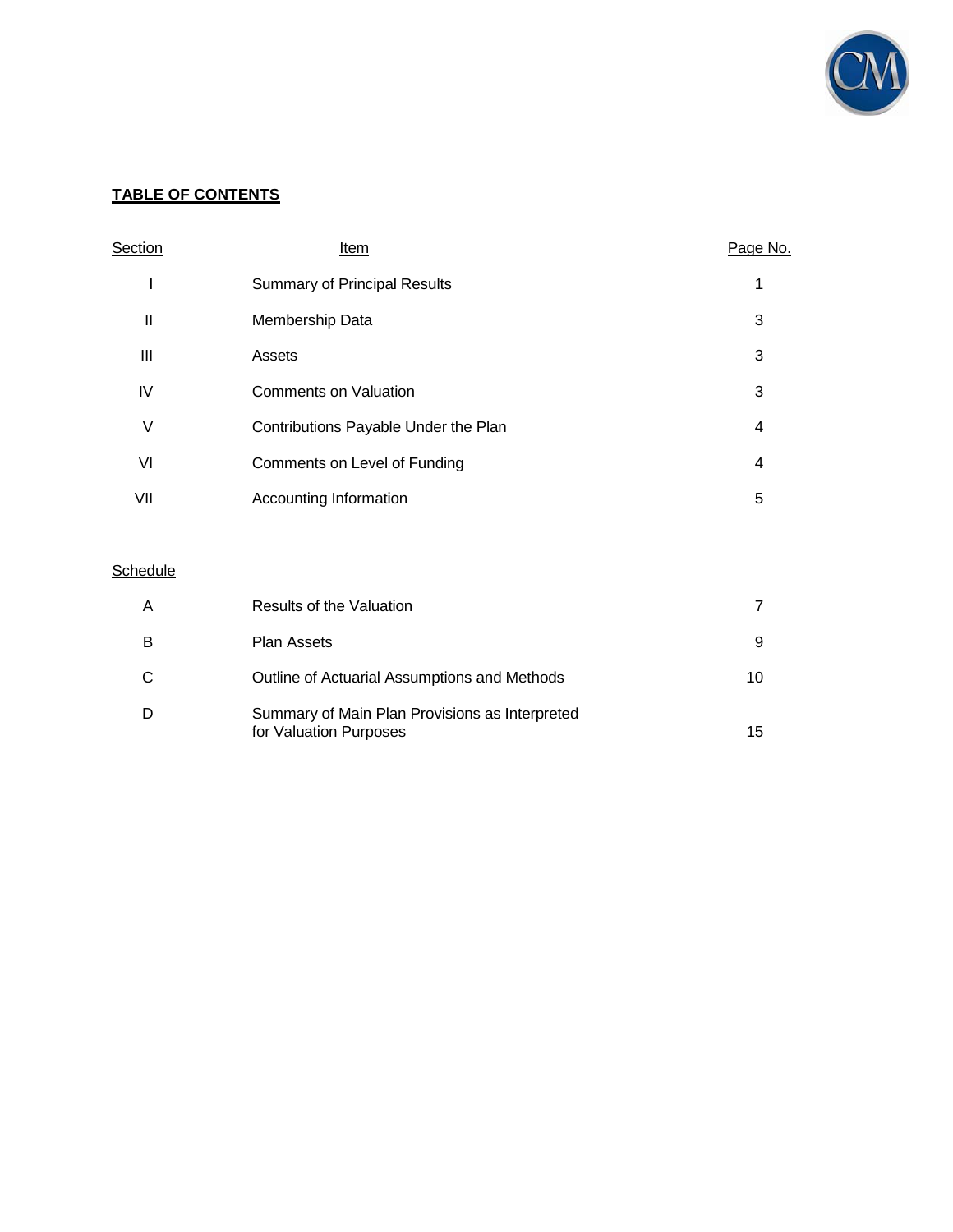![](_page_4_Picture_0.jpeg)

### **ALABAMA PUBLIC EDUCATION EMPLOYEES' HEALTH INSURANCE PLAN (PEEHIP) REPORT OF ACTUARY ON THE RETIREE MEDICAL VALUATION PREPARED AS OF SEPTEMBER 30, 2011**

# **SECTION I - SUMMARY OF PRINCIPAL RESULTS**

1. For convenience of reference, the principal results of the valuation are summarized below:

| <b>Valuation Date</b>                                | 9/30/2011         | 9/30/2010          |
|------------------------------------------------------|-------------------|--------------------|
| Number Active and Retired*                           | 211,051           | 209,004            |
| Annual Salary**<br>Assets:                           | \$6,159,562,266   | \$6,183,204,075    |
| Market Value                                         | \$<br>777,933,000 | \$<br>750.384.000  |
| Unfunded Actuarial Accrued Liability                 | \$8,303,401,485   | \$10,834,581,113   |
| Amortization Period (Years)                          | 30                | 30                 |
| Annual Required Contribution (ARC):                  |                   |                    |
| Normal                                               | \$<br>339,974,196 | 427,918,226<br>\$. |
| Accrued Liability***                                 | 349,452,454       | 386,704,216        |
| Total                                                | 689,426,650<br>\$ | 814,622,442<br>\$  |
| Annual Required Contribution as a Percent of Payroll | 11.19%            | 13.17%             |
| Discount Rate                                        | 5.00%             | 5.00%              |

\*Number matches pension report for active and DROP participants and is before the application of the participation assumption and removal of members in units not eligible for PEEHIP. Retiree number comes from actual retiree medical census data provided by PEEHIP.

\*\*Includes DROP salary and matches pension annual salary

\*\*\* Accrued liability is assumed amortized as a level percent of payroll with inflation assumption of 3.25%, similar to pension plan.

2. The valuation indicates that contributions of \$689,426,650 or 11.19% of active payroll are sufficient to support the current benefits of the Plan. Comments on the valuation results as of September 30, 2011 are given in Section IV and further discussion of the contribution levels is set out in Sections V and VI. The impact on the valuation results of the changes due to the experience study and the implementation of the Employer Group Waiver Plan (EGWP) are shown in the Gain/Loss exhibit on page 8. In calculating the impact of the EGWP, we relied on the cost savings estimates provided by Medicare Generation Rx in their May 1, 2012 report.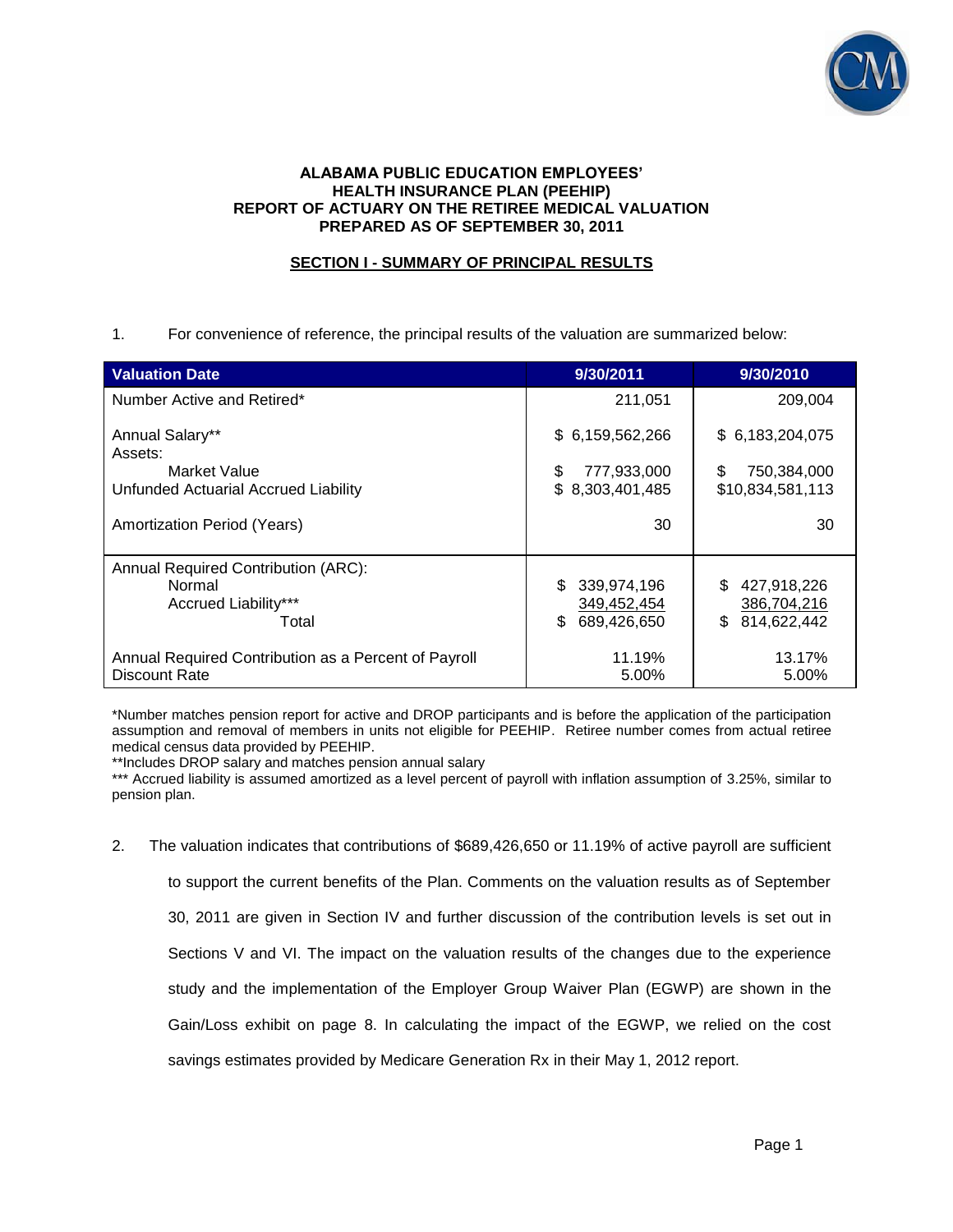![](_page_5_Picture_0.jpeg)

3. As of September 30, 2011, the assets of the Plan in the Alabama Retired Education Employees' Health Care Trust totals \$777,933,000. Therefore, the discount rate used in the valuation remains 5%.

Schedule C of this report outlines the full set of actuarial assumptions and methods employed in the current valuation. Since the previous valuation various assumptions and methods have been revised to reflect the results of the experience investigation for the five year period ending September 30, 2010. These revised assumptions as summarized in the following table were adopted by the Board on January 27, 2012.

| <b>Summary of Recommended Assumptions</b> |                              |  |
|-------------------------------------------|------------------------------|--|
| <b>Payroll Growth</b>                     | Changed from 4.50% to 3.25%. |  |
| <b>Demographic Assumptions</b>            |                              |  |
| Withdrawal                                | Changed assumed rates.       |  |
| <b>Retirement</b>                         | Changed assumed rates.       |  |
| <b>Mortality</b>                          | Changed assumed rates.       |  |
| <b>Disability</b>                         | Changed assumed rates.       |  |

We have shown in Schedule A the decrease in the liabilities that could be accomplished if the Plan

is fully pre-funded in an actuarially sound manner and thereby utilizes a 7% discount rate.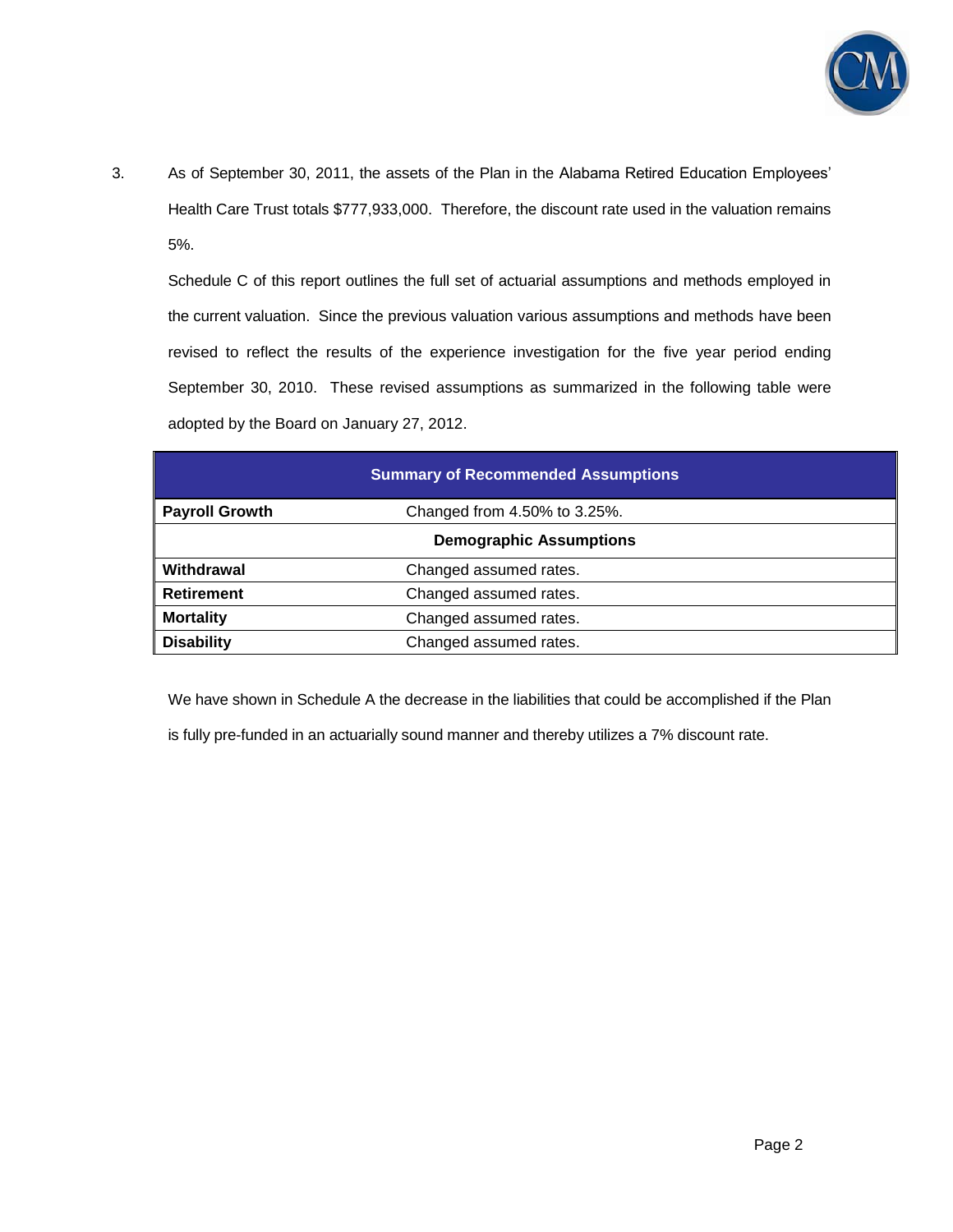![](_page_6_Picture_0.jpeg)

#### **SECTION II - MEMBERSHIP DATA**

Data regarding the membership and recent claims and enrollment experience of the Plan for use as a basis of the valuation were furnished by the Retirement System office. Pension data was used for active and DROP participants with a post-employment health plan participation assumption applied. Data for current retired members with their medical, dental, cancer, indemnity and vision elections were supplied separately from the pension data.

#### **SECTION III - ASSETS**

Schedule B shows information regarding assets for valuation purposes. As of September 30, 2011, plan assets held in trust solely to provide benefits to retirees and their beneficiaries in accordance with the terms of the plan totaled \$777,933,000.

#### **SECTION IV - COMMENTS ON VALUATION**

- 1. Schedule A of this report outlines the results of the actuarial valuation. The results are shown based on a discount rate of 5% and also at 7%. The valuation was prepared in accordance with the actuarial assumptions and the actuarial cost method, which are described in Schedule C.
- 2. The valuation shows that the Plan has an actuarial accrued liability of \$4,415,837,546 for benefits expected to be paid on account of the present active membership, based on service to the valuation date. The liability on account of benefits payable to retirees, covered spouses and DROP participants amounts to \$4,665,496,939. The total actuarial accrued liability of the Plan amounts to \$9,081,334,485. Against these liabilities, the Plan has present assets for valuation purposes of \$777,933,000. Therefore, the unfunded actuarial accrued liability is equal to \$8,303,401,485.
- 3. The normal contribution is equal to the actuarial present value of benefits accruing during the current year. The normal contribution is determined to be \$339,974,196.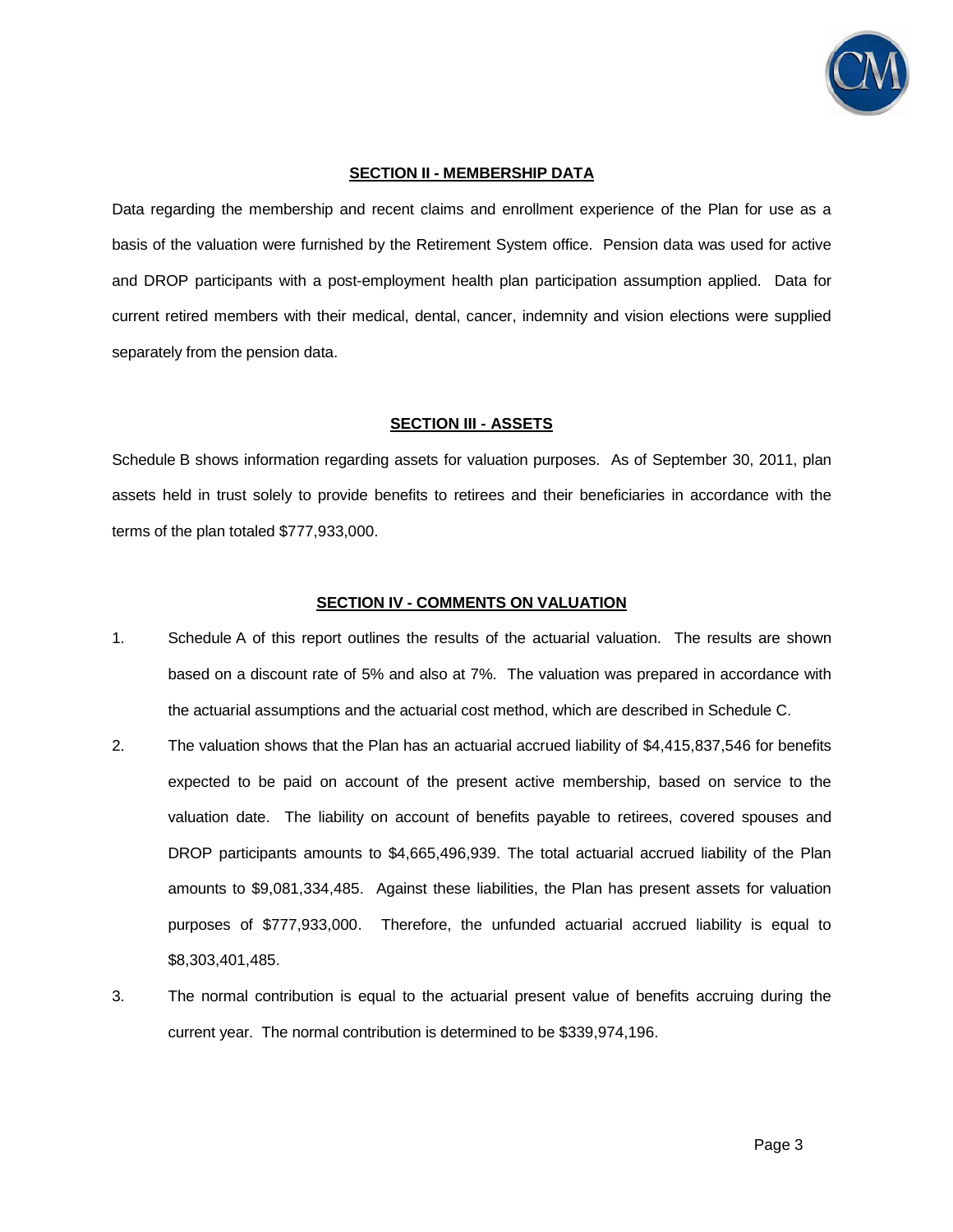![](_page_7_Picture_0.jpeg)

## **SECTION V - CONTRIBUTIONS PAYABLE UNDER THE PLAN**

### **ANNUAL REQUIRED CONTRIBUTION**

### **For Fiscal Year Ending September 30, 2014**

| Annual Required Contribution (ARC): |  |             |  |
|-------------------------------------|--|-------------|--|
| Normal                              |  | 339,974,196 |  |
| <b>Accrued Liability</b>            |  | 349,452,454 |  |
| Total                               |  | 689,426,650 |  |

- 1. The valuation indicates that a normal contribution of \$339,974,196 is required to meet the cost of benefits currently accruing.
- 2. The unfunded actuarial accrued liability amounts to \$8,303,401,485 as of the valuation date. An accrued liability contribution of \$349,452,454 is sufficient to amortize the unfunded actuarial accrued liability over a 30-year period, based on a 5% investment rate of return and the assumption that the payroll will increase by 3.25% annually.
- 3. The total Annual Required Contribution is, therefore, \$689,426,650 or 11.19% of total active payroll.

### **SECTION VI - COMMENTS ON LEVEL OF FUNDING**

Page 4 1. The monthly contribution for retirees to opt into the medical plan is based on plan election, Medicare eligibility and election, and tobacco use. For members retiring October 1, 2005 or after, a Retiree Sliding Scale premium based on year of service is applicable. For members retiring on or after January 1, 2012, Act #2011-704 establishes changes to the sliding scale premium calculation. The new law requires an employee who retires with less than 25 years of service to pay 4% of the employer share for each year under 25 years of service (years of service premium) instead of 2% under the current law. The new law also requires an employee who retires before becoming Medicare eligible to pay 1% of the employer share for each year less than 65 (age premium) and to pay the net difference between the active employee subsidy and the non-Medicare eligible retiree subsidy (subsidy premium.) The 2012 subsidy premium amount is \$97.65 per month. When the retiree becomes eligible for Medicare, the age and subsidy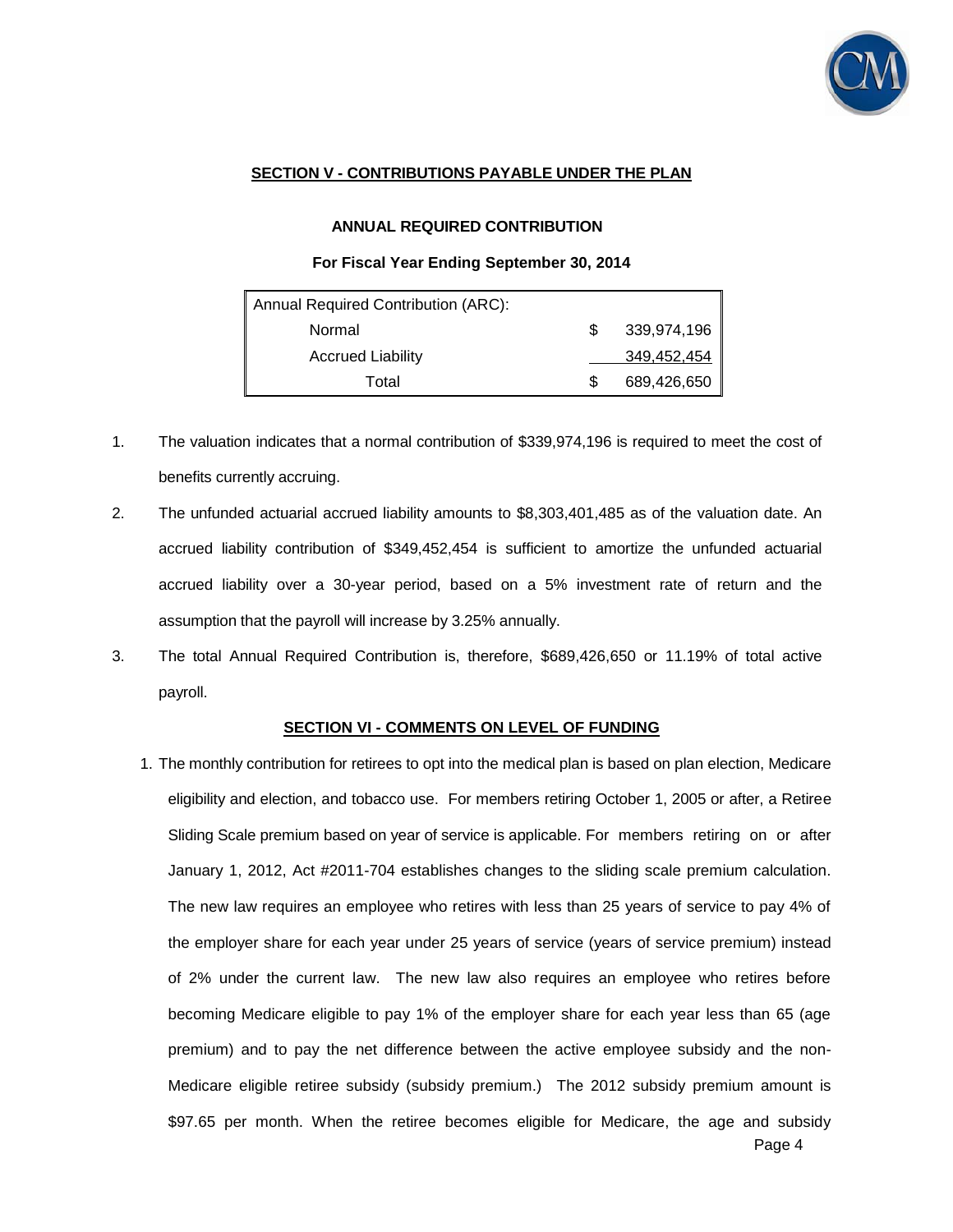![](_page_8_Picture_0.jpeg)

premium will no longer apply. However, the years of service premium will continue to be applied throughout retirement. The additional premium amounts for members retiring on or after January 1, 2012 will be phased in over a five year period. The impact on the valuation results of the changes in premiums, benefits and policies are shown in the Gain/Loss exhibit on page 8.

2. The valuation indicates that a decrease in the recommended employer contribution rate over last valuation's recommended rate from 13.17% of payroll to 11.19% is required to fund the plan in an actuarially sound manner. This corresponds to a state contribution of \$689,426,650 required to meet the cost of benefits currently accruing and provide for the amortization of the unfunded actuarial accrued liability over a period of 30 years. The major cause of the decrease in the contribution rate is the implementation of the EGWP plus Wrap for post-Medicare retirees. A change in valuation assumptions based on the most recent experience study resulted in a loss on the contribution, however, the impact of this was outweighed by the impact of the EGWP and the favorable claims experience.

### **SECTION VII - ACCOUNTING INFORMATION**

1. Governmental Accounting Standards Board Statements 43 and 45 set forth certain items of required supplementary information to be disclosed in the financial statements of the Plan and the employer.

|           |              | Actuarial          |                |        |               |               |
|-----------|--------------|--------------------|----------------|--------|---------------|---------------|
|           |              | Accrued            |                |        |               | UAAL as a     |
|           | Actuarial    | Liability (AAL)    | Unfunded       |        |               | Percentage of |
| Actuarial | Value of     | Projected          | AAL            | Funded | Covered       | Covered       |
| Valuation | Assets       | <b>Unit Credit</b> | (UAAL)         | Ratio  | Payroll       | Payroll       |
| Date      | <u>(a)</u>   | (b)                | $(b-a)$        | (a/b)  | $(c^*)^*$     | ((b-a)/c)     |
| 9/30/2005 | 0            | 14,611,991,403     | 14,611,991,403 | 0.0%   | 4,733,415,807 | 308.7%        |
| 9/30/2006 | 0            | 12,532,330,293     | 12,532,330,293 | 0.0%   | 5,458,443,133 | 229.6%        |
| 9/30/2007 | 400.783.000* | 12,965,397,562     | 12,564,614,562 | 3.1%   | 5,897,771,699 | 213.0%        |
| 9/30/2008 | 579,813,000  | 13,224,410,942     | 12,644,597,942 | 4.4%   | 6,294,341,264 | 200.9%        |
| 9/30/2009 | 670,004,000  | 11,915,692,108     | 11,245,688,108 | 5.6%   | 6,236,921,598 | 180.3%        |
| 9/30/2010 | 750,384,000  | 11,584,965,113     | 10,834,581,113 | 6.5%   | 6,183,204,075 | 175.2%        |
| 9/30/2011 | 777,933,000  | 9,081,334,485      | 8,303,401,485  | 8.6%   | 6,159,562,266 | 134.8%        |

### **SCHEDULE OF FUNDING PROGRESS**

\* Restated assets as of 9/30/2007 are \$410,071,000.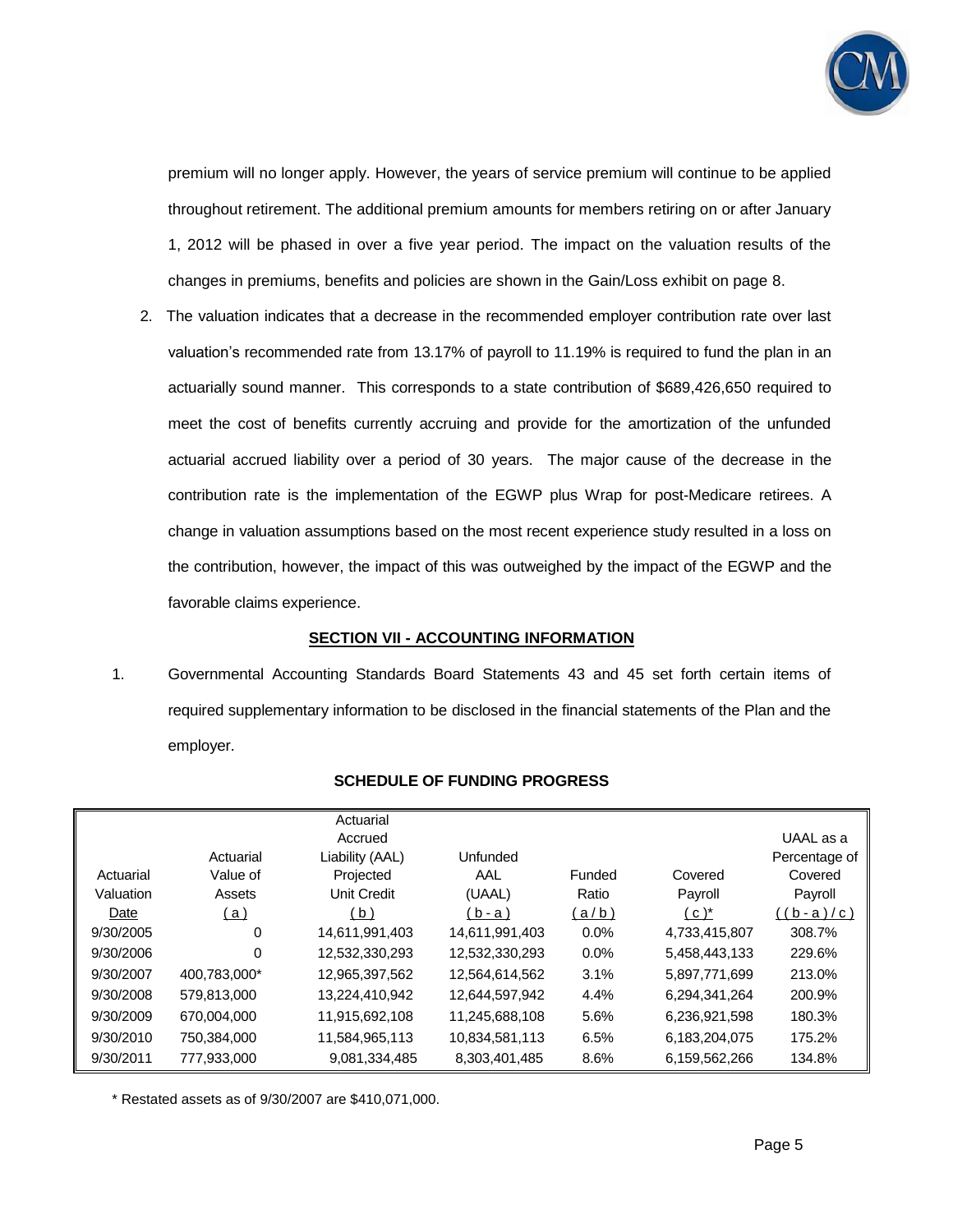![](_page_9_Picture_0.jpeg)

2. The information presented in the required supplementary schedules was determined as part of the actuarial valuation at September 30, 2011. Additional information as of the latest actuarial valuation follows.

| Valuation date                | 9/30/2011                  |
|-------------------------------|----------------------------|
| Actuarial cost method         | Projected unit credit      |
| Amortization method           | Level percent of pay, open |
| Remaining amortization period | 30 years, closed           |
| Asset valuation method        | Market Value of Assets     |
| Actuarial assumptions         |                            |
| Investment Rate of Return*    | 5.00%                      |
| Medical cost trend rate*      |                            |
| Pre-Medicare                  | 9.50%                      |
| <b>Medicare Eligible</b>      | 7.50%                      |
| Ultimate trend rate*          |                            |
| Pre-Medicare                  | 5.00%                      |
| Medicare Eligible             | 5.00%                      |
| Year of Ultimate trend rate   | 2017                       |
| Dental trend rate             | 5.00%                      |
| *Includes inflation at        | 3.25%                      |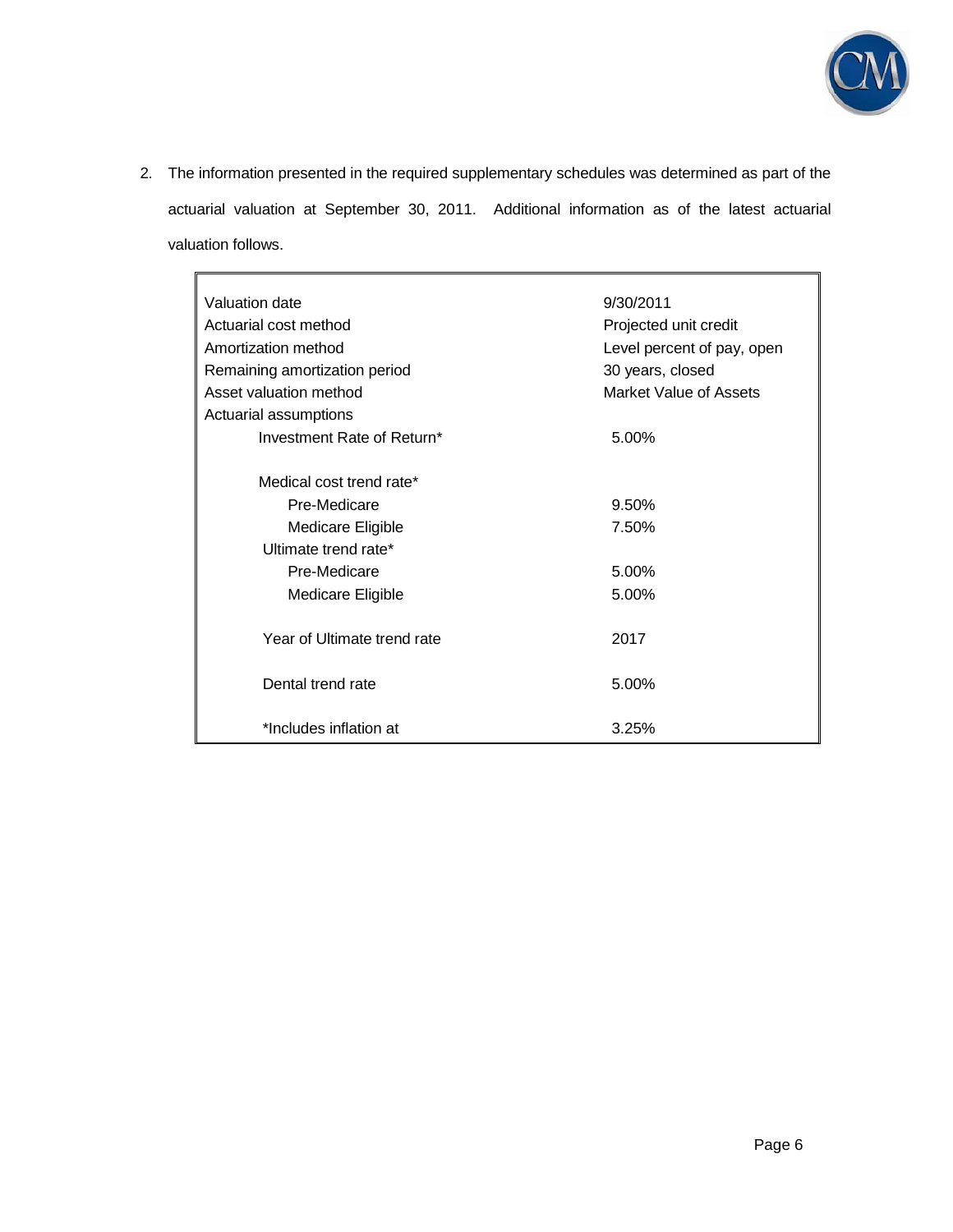![](_page_10_Picture_0.jpeg)

# **SCHEDULE A**

## **RESULTS OF THE VALUATION AND THE BENEFITS OF ADVANCE FUNDING PREPARED AS OF SEPTEMBER 30, 2011**

|    |                            |                                                                         | 5%<br><b>Discount Rate</b><br>(Current Funding<br>Level) | 7%<br><b>Discount Rate</b><br>(Contribute Full<br><b>ARC Annually)</b> |
|----|----------------------------|-------------------------------------------------------------------------|----------------------------------------------------------|------------------------------------------------------------------------|
| 1. | <b>PAYROLL</b>             |                                                                         | \$6,159,562,266                                          | 6,159,562,266<br>\$.                                                   |
| 2. |                            | <b>ACTUARIAL ACCRUED LIABILITY</b>                                      |                                                          |                                                                        |
|    | respect of:                | Present value of prospective benefits payable in                        |                                                          |                                                                        |
|    | (a)                        | Present active members:                                                 | \$4,415,837,546                                          | \$ 2,944,292,576                                                       |
|    | (b)                        | Present retired members and surviving<br>spouses and DROP participants: | 4,665,496,939                                            | 3,726,421,451                                                          |
|    | (c)                        | Total actuarial accrued liability                                       | \$9,081,334,485                                          | 6,670,714,027<br>£.                                                    |
| 3. | <b>PURPOSES</b>            | PRESENT ASSETS FOR VALUATION                                            | \$ \$777,933,000                                         | \$<br>\$777,933,000                                                    |
| 4. | $[(2)(C)$ minus $(3)]$     | UNFUNDED ACTUARIAL ACCRUED LIABILITY                                    | \$8,303,401,485                                          | 5,892,781,027<br>\$.                                                   |
| 5. | <b>AMORTIZATION PERIOD</b> |                                                                         | 30                                                       | 30                                                                     |
| 6. | <b>NORMAL CONTRIBUTION</b> |                                                                         | \$<br>339,974,196                                        | \$<br>214,179,225                                                      |
| 7. |                            | <b>ACCRUED LIABILITY CONTRIBUTION</b>                                   | 349,452,454                                              | 314,302,099                                                            |
| 8. |                            | TOTAL CONTRIBUTION (6) + (7)                                            | \$<br>689,426,650                                        | \$<br>528,481,324                                                      |
| 9. | PAYROLL $(8) \div (1)$     | <b>TOTAL CONTRIBUTION AS A PERCENT OF</b>                               | 11.19%                                                   | 8.58%                                                                  |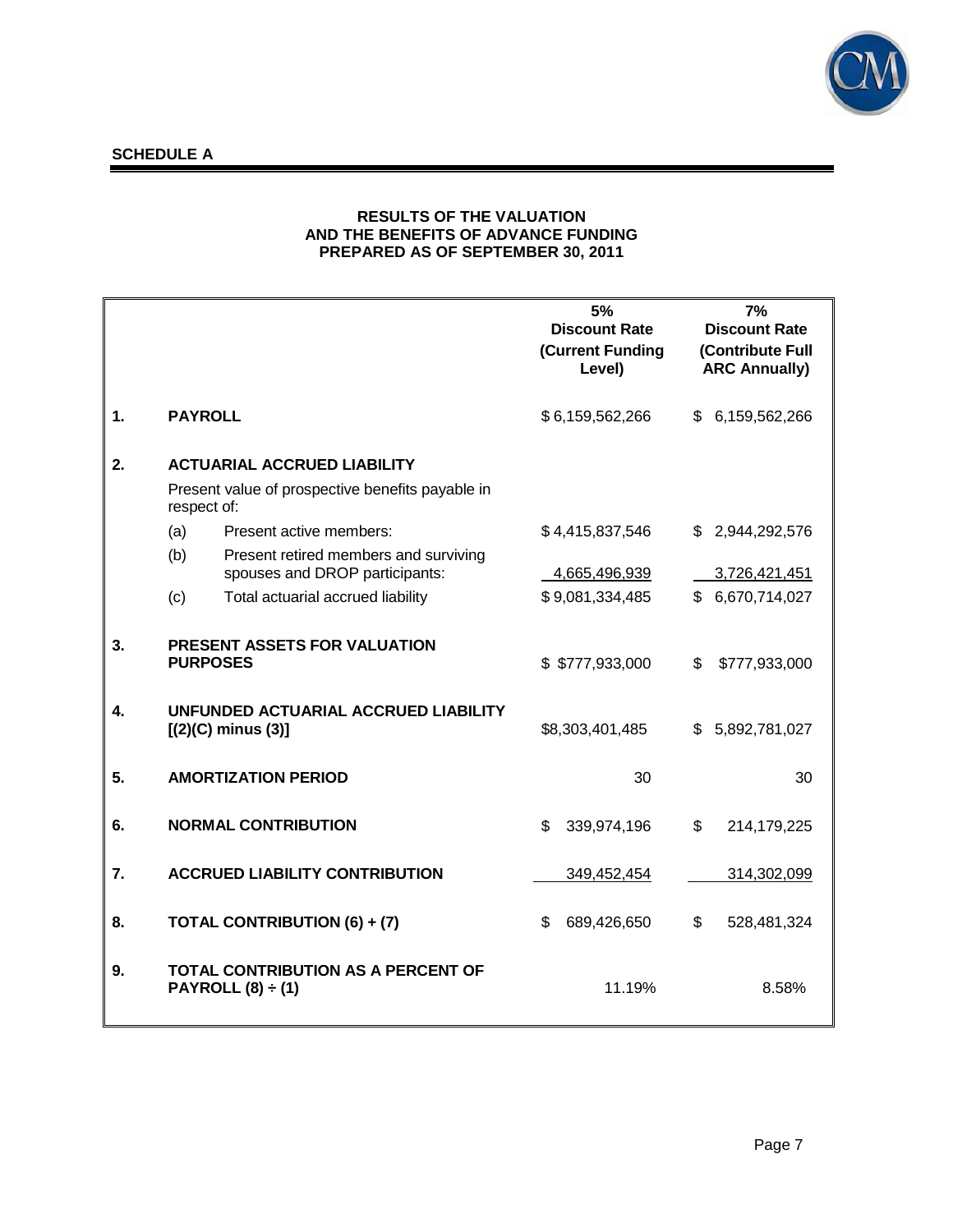![](_page_11_Picture_0.jpeg)

# **GAIN/LOSS**

| 1.              | UNFUNDED ACCRUED LIABILITY (UAL) 9/30/2010                             | \$10,834,581,113      |
|-----------------|------------------------------------------------------------------------|-----------------------|
| 2.              | <b>NORMAL COST 9/30/2010</b>                                           | 427,918,226           |
| 3.              | <b>ACTUAL EMPLOYER CONTRIBUTIONS</b>                                   | 300,981,000           |
| 4.              | <b>INTEREST ACCRUAL</b><br>$(1)$ X .05 + [(2) – (3)] X .025            | 544,902,486           |
| 5.              | <b>EXPECTED UAL 9/30/2011</b><br>$(1) + (2) - (3) + (4)$               | \$11,506,420,825      |
| 6.              | <b>CHANGE DUE TO CLAIMS EXPERIENCE</b>                                 | (1,338,457,533)       |
| 7.              | <b>CHANGE DUE TO ASSUMPTION CHANGES</b>                                | 649,620,341           |
| 8.              | <b>CHANGE DUE TO EGWP</b>                                              | (2,666,510,928)       |
| 9.              | <b>EXPECTED UAL 9/30/2011 AFTER CHANGES</b><br>$(5) + (6) + (7) + (8)$ | \$8,151,072,705       |
| 10 <sub>1</sub> | ACTUAL UAL AS OF 9/30/2011                                             | \$8,303,401,485       |
| 11.             | GAIN/(LOSS)*<br>$(9) - (10)$                                           | \$<br>(152, 328, 780) |
| 12 <sub>1</sub> | <b>LOSS AS % OF LY UAL</b>                                             | 1.41%                 |

\*Includes decremental experience and other actuarial gains and losses.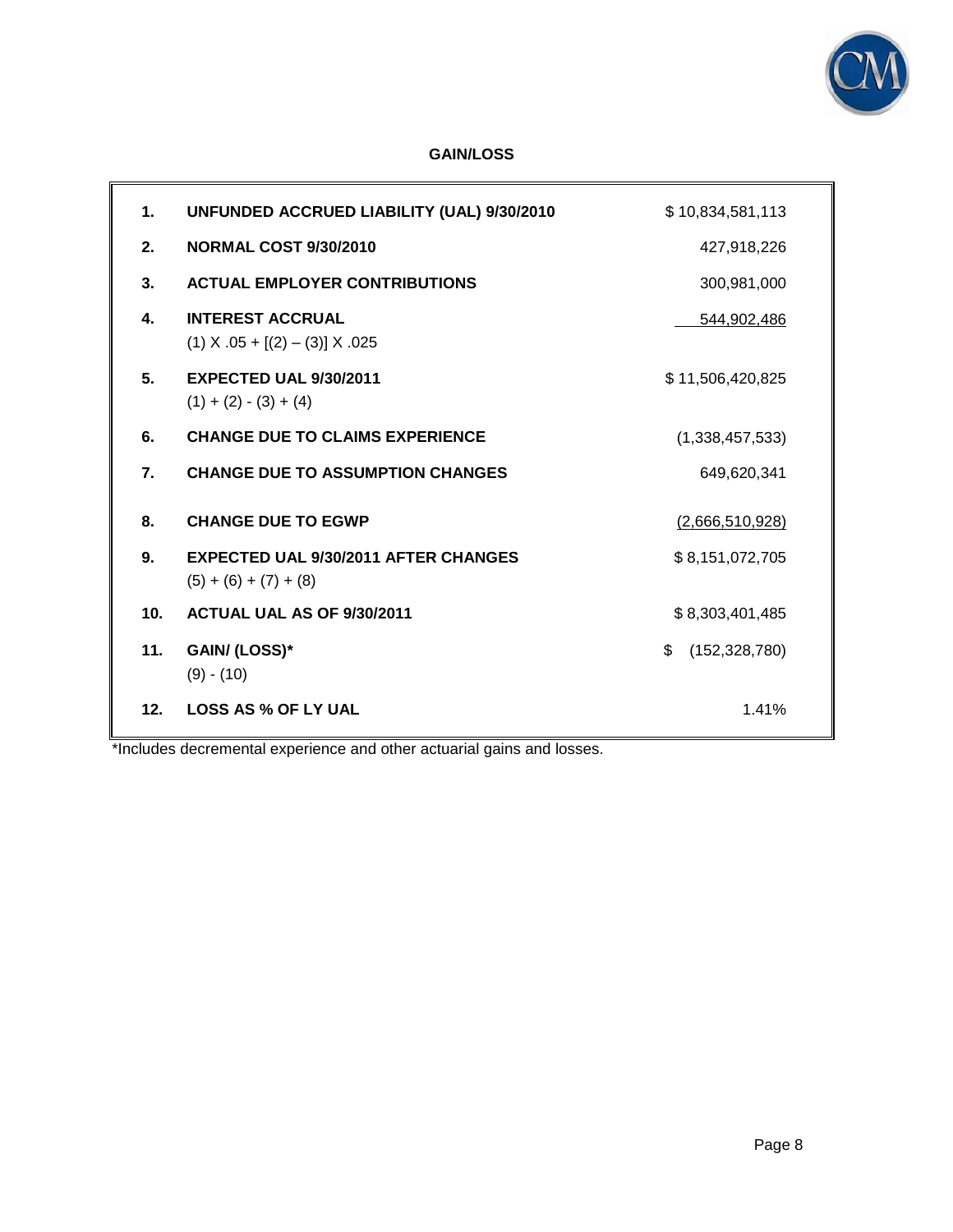![](_page_12_Picture_0.jpeg)

### **SCHEDULE B**

## **PLAN ASSETS**

GASB 43 and 45 define plan assets as resources, usually in the form of stocks, bonds, and other classes of investments, that have been segregated and restricted in a trust, or equivalent arrangement, in which (a) employer contributions to the plan are irrevocable, (b) assets are dedicated to providing benefits to retirees and their beneficiaries, and (c) assets are legally protected from creditors of the employers or plan administrator, for the payment of benefits in accordance with the terms of the plan. The Alabama Retired Education Employees' Health Care Trust has been established and, as of the valuation date, the market value of assets amounted to \$777,933,000. The development of the market value of assets is shown in the following table.

### **Market Value of Assets as of September 30, 2011**

| Market Value September 30, 2010 | 750,384<br>S     |
|---------------------------------|------------------|
| Contributions                   | 392,332          |
| <b>Benefits</b>                 | <u>(372,241)</u> |
| Cash flow                       | 20,091<br>\$     |
| Investment Income               | 7,458            |
| Market Value September 30, 2011 | 777,933<br>S     |

### **(all \$ amounts in thousands)**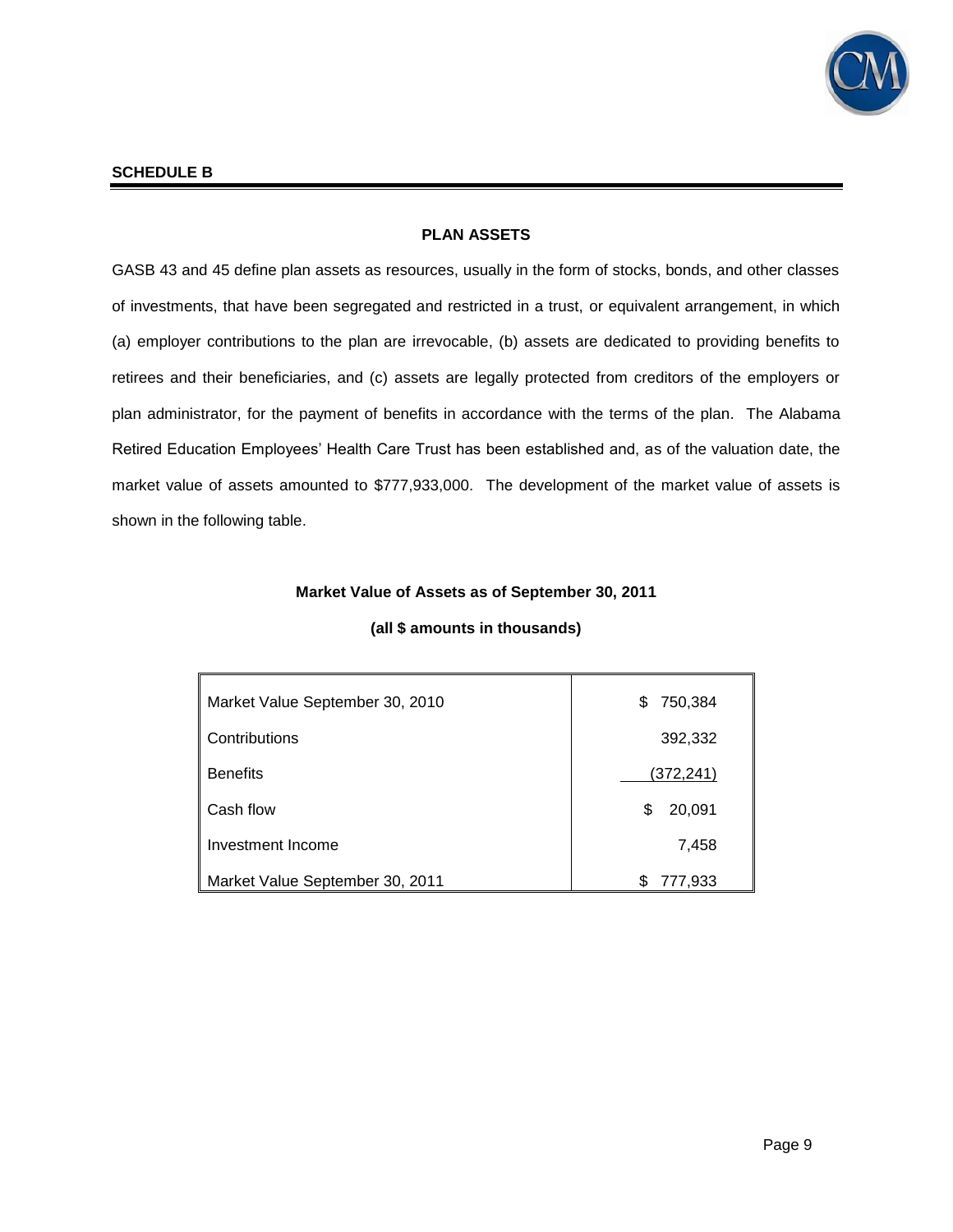![](_page_13_Picture_0.jpeg)

### **SCHEDULE C**

### **OUTLINE OF ACTUARIAL ASSUMPTIONS AND METHODS**

**The decremental assumptions used in the valuation were selected based on the actuarial experience study prepared as of September 30, 2010, submitted to and adopted by the Board on January 27, 2012** 

**VALUATION DATE:** September 30, 2011

**DISCOUNT RATE:** 5.0% per annum, compounded annually.

**HEALTH CARE COST TREND RATES**: Following is a chart detailing Medical/Rx trend assumptions. The trend assumption for the Optional Plans is 5% per year and the trend on retiree contributions is 2% per year. The subsidy premium due to Act #2011-27 is not assumed to increase, but the age and years of service premiums are assumed to increase with trend.

| Year            | <b>Pre-Medicare</b><br><b>Medical Trend</b> | <b>Medicare-Eligible</b><br><b>Medical Trend</b> |
|-----------------|---------------------------------------------|--------------------------------------------------|
| 2011            | 9.5%                                        | 7.5%                                             |
| 2012            | 8.5%                                        | $7.0\%$                                          |
| 2013            | 7.5%                                        | 6.5%                                             |
| 2014            | 6.5%                                        | 6.0%                                             |
| 2015            | 6.0%                                        | 5.5%                                             |
| 2016            | 5.5%                                        | 5.0%                                             |
| 2017 and beyond | 5.0%                                        | 5.0%                                             |

**AGE RELATED MORBIDITY:** Per capita costs are adjusted to reflect expected cost changes related to age. The increase to the net incurred claims was assumed to be:

| <b>Participant Age</b> | <b>Annual Increase</b> |
|------------------------|------------------------|
| ~< 40                  | 0.0%                   |
| $40 - 44$              | 2.6%                   |
| $45 - 49$              | 2.6%                   |
| $50 - 54$              | 3.2%                   |
| $55 - 59$              | 3.4%                   |
| $60 - 64$              | 3.7%                   |
| $65 - 69$              | 3.2%                   |
| $70 - 74$              | 2.4%                   |
| $75 - 79$              | 1.8%                   |
| $80 - 84$              | 1.3%                   |
| 85 and over            | $0.0\%$                |

Optional plan costs are not age adjusted.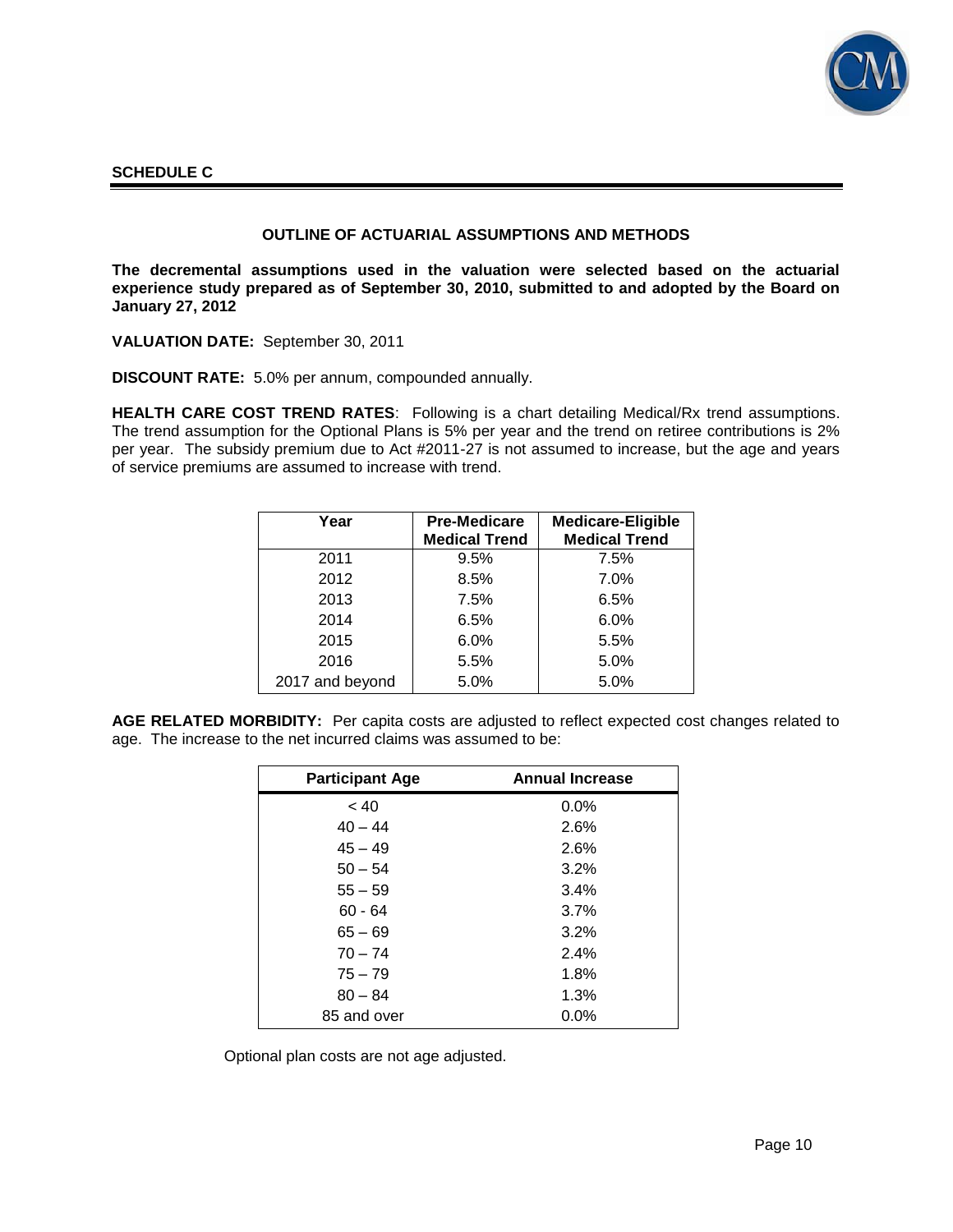![](_page_14_Picture_0.jpeg)

**ANTICIPATED PLAN PARTICIPATION:** The assumed annual rates of plan participation and spouse coverage is as follows:

| <b>Medical</b>  | Under 65 | Over 65 |
|-----------------|----------|---------|
| Participation   | 80%      | 80%     |
| Spouse Coverage | 60%      | 45%     |

| <b>Optional Plans</b>               |     |  |  |
|-------------------------------------|-----|--|--|
| <b>Participation</b><br><b>Plan</b> |     |  |  |
| <b>Hospital Indemnity</b>           | 10% |  |  |
| Dental                              | 40% |  |  |
| Cancer                              | 10% |  |  |
| Vision                              | 10% |  |  |

We assume that 5% of future retirees pay the \$28 monthly tobacco surcharge.

**ANNUAL EXPECTED MEDICAL/RX CLAIMS (AGE 65**): Following is a chart detailing expected per member per year medical/RX claims for pre and post Medicare for the year following the valuation date. Claims are age-adjusted to age 65. The Board implemented an EGWP for post-Medicare prescription claims that will be effective in 2013.

|               | <b>Medical/Rx</b> |
|---------------|-------------------|
| <b>Pre-65</b> | \$9,234           |
| Post-65       | \$2.227           |

**ANNUAL EXPECTED OPTIONAL PLAN CLAIMS:** Following is a chart detailing expected optional plan claims for the year following the valuation date. Claims are not age-adjusted.

| Dental | Vision' | Cancer | Hospital |
|--------|---------|--------|----------|
| \$553  | \$148   | \$263  | \$301    |

**ACTUARIAL METHOD:** Costs were determined using the Projected Unit Credit Actuarial Cost Method. The annual service cost is the present value of the portion of the projected benefit attributable to participation service during the upcoming year, and the Actuarial Accrued Liability (AAL) is equal to the present value of the portion of the projected benefit attributable to service before the valuation date. Service from hire date through full retirement eligibility date was used in allocating costs.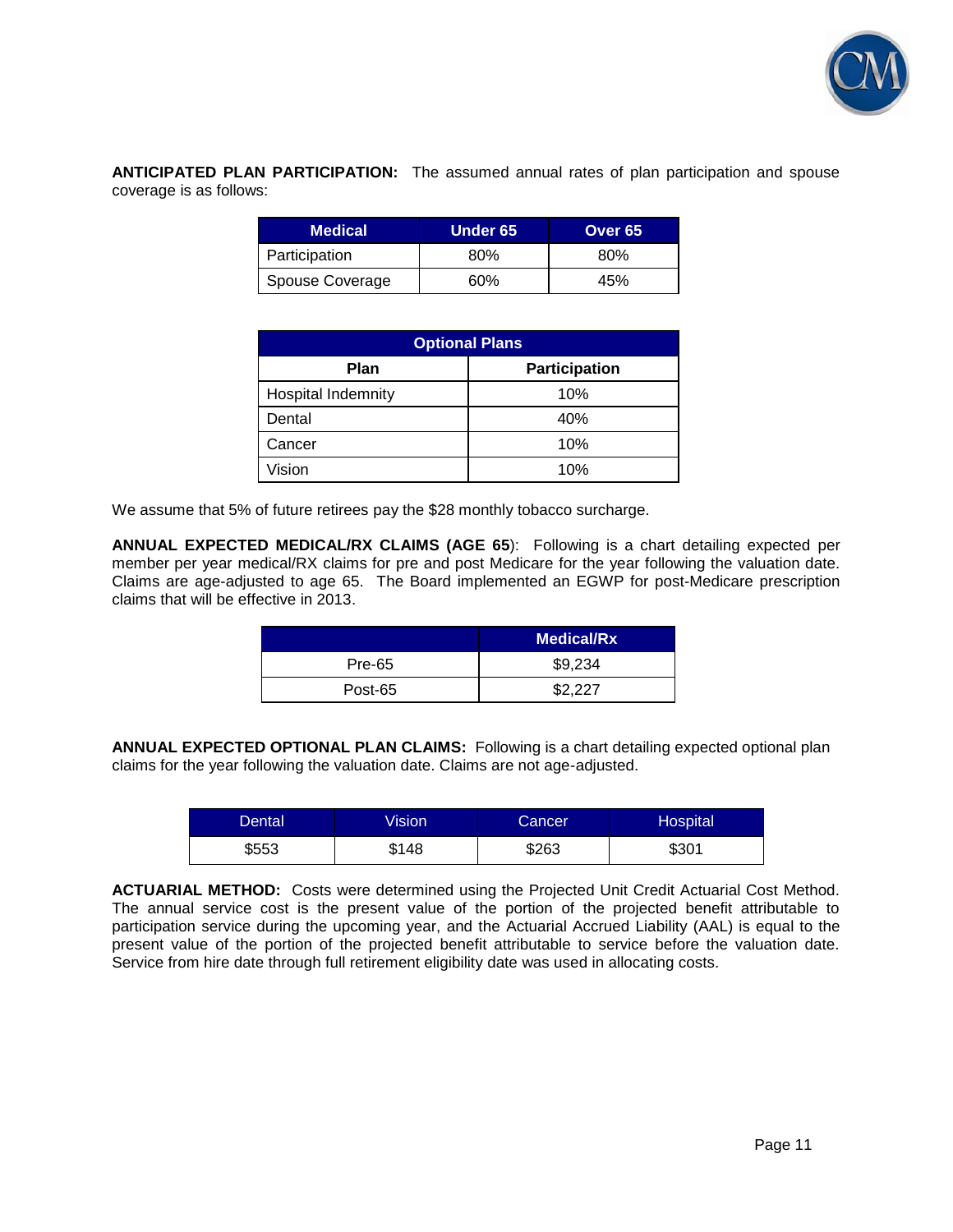![](_page_15_Picture_0.jpeg)

**SEPARATIONS BEFORE SERVICE RETIREMENT:** Representative values of the assumed annual rates of death, disability, and withdrawal are as follows:

|                                                                |                                                                                       | Annual Rate of                                                        |                               |                                                                                                  |                                                                                |                                               |                               |
|----------------------------------------------------------------|---------------------------------------------------------------------------------------|-----------------------------------------------------------------------|-------------------------------|--------------------------------------------------------------------------------------------------|--------------------------------------------------------------------------------|-----------------------------------------------|-------------------------------|
| <u>Age</u>                                                     | Death*                                                                                | <b>Disability</b>                                                     |                               |                                                                                                  | Withdrawal                                                                     |                                               |                               |
|                                                                |                                                                                       | <b>Years of Service</b>                                               |                               |                                                                                                  | <b>Years of Service</b>                                                        |                                               |                               |
|                                                                |                                                                                       | $0 - 24$                                                              | $25+$                         | $0 - 4$                                                                                          | $5 - 9$                                                                        | 10-20                                         | $20+$                         |
|                                                                |                                                                                       |                                                                       | <b>Male</b>                   |                                                                                                  |                                                                                |                                               |                               |
| 20<br>25<br>30<br>35<br>40<br>45<br>50<br>55<br>60<br>65<br>69 | 0.02%<br>0.02<br>0.03<br>0.05<br>0.07<br>0.09<br>0.12<br>0.20<br>0.40<br>0.77<br>1.20 | 0.04%<br>0.05<br>0.05<br>0.10<br>0.18<br>0.31<br>0.51<br>0.96<br>0.50 | 0.10%<br>0.10<br>0.10<br>0.10 | 30.00%<br>15.68<br>14.25<br>14.25<br>14.00<br>14.00<br>12.50<br>12.00<br>12.00<br>12.00<br>12.00 | 10.00%<br>5.40<br>5.40<br>5.40<br>5.00<br>4.50<br>4.00<br>4.00<br>6.00<br>6.00 | 5.00%<br>3.00<br>2.50<br>2.50<br>2.50<br>2.50 | 1.00%<br>1.00<br>1.00<br>1.00 |
|                                                                |                                                                                       |                                                                       | Female                        |                                                                                                  |                                                                                |                                               |                               |
| 20<br>25<br>30<br>35<br>40<br>45<br>50<br>55<br>60<br>65<br>69 | 0.01%<br>0.01<br>0.01<br>0.02<br>0.03<br>0.04<br>0.06<br>0.11<br>0.21<br>0.40<br>0.62 | 0.10%<br>0.10<br>0.10<br>0.15<br>0.16<br>0.33<br>0.63<br>0.99<br>0.25 | 0.15%<br>0.15<br>0.15<br>0.25 | 28.50%<br>14.00<br>14.00<br>14.00<br>12.00<br>11.50<br>11.00<br>11.00<br>12.00<br>14.00<br>14.00 | 8.00%<br>5.80<br>5.00<br>4.50<br>3.75<br>3.75<br>3.75<br>4.50<br>6.00<br>6.00  | 4.00%<br>3.00<br>2.10<br>2.10<br>2.10<br>2.50 | 1.10%<br>0.75<br>0.75<br>0.75 |

\* Rates of pre-retirement mortality are according to the sex distinct RP-2000 Combined Mortality Table Projected with Scale AA to 2015 set back one year for females with an adjustment of factor of 75% for males and 50% for females.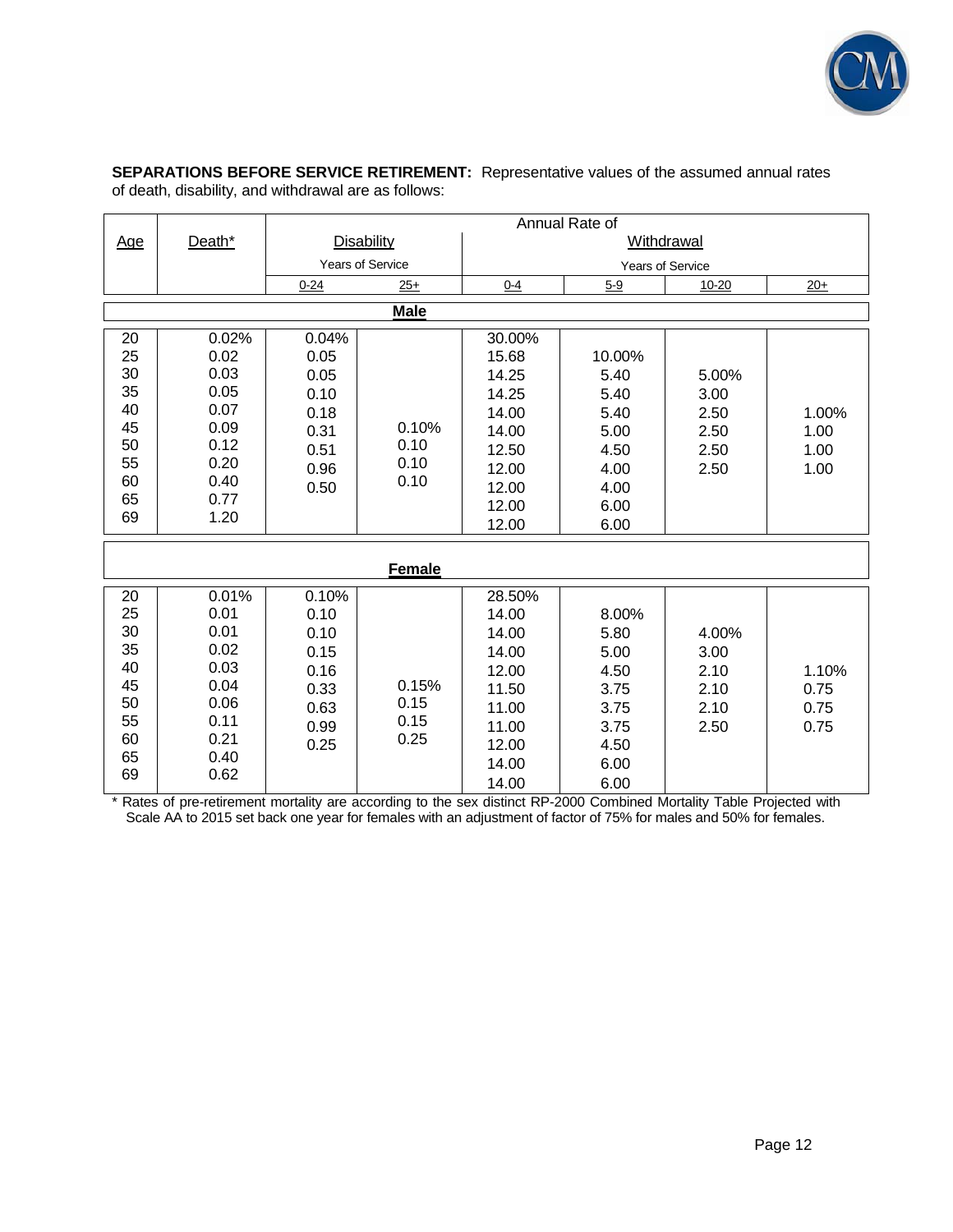![](_page_16_Picture_0.jpeg)

**SERVICE RETIREMENT**: Representative values of the assumed annual rates of service retirement are as follows:

|            | Annual Rate |          |  |
|------------|-------------|----------|--|
| Age Group  | Male*       | Female** |  |
| 47 & Under | 20.0%       | 25.0%    |  |
| 48         | 20.0        | 17.0     |  |
| 49         | 20.0        | 16.0     |  |
| 50 to 52   | 15.0        | 16.0     |  |
| 53 to 54   | 14.0        | 16.0     |  |
| 55 to 59   | 15.0        | 20.0     |  |
| 60         | 15.0        | 15.0     |  |
| 61         | 20.0        | 25.0     |  |
| 62         | 35.0        | 35.0     |  |
| 63         | 30.0        | 25.0     |  |
| 64         | 25.0        | 30.0     |  |

For members first eligible for unreduced benefits upon attaining 25 years of service but before age 65, rates are as follows:

> \*Retirement rates are increased by 7% in the year first eligible for unreduced retirement from age 50 through age 54 and by 10% from age 55 through age 60.

\*\*Retirement rates are increased by 7% in the year first eligible for unreduced retirement from age 50 through age 54 and by 20% from age 55 through age 60

For members first eligible for unreduced benefits before attaining 25 years of service and all members age 65 and over, the rates are as follows:

|           | Annual Rate |        |            |       | <b>Annual Rate</b> |
|-----------|-------------|--------|------------|-------|--------------------|
| Age Group | Male        | Female | Age Group  | Male  | Female             |
| 60        | 13.0%       | 20.0%  | 67         | 20.0% | 25.0%              |
| 61        | 12.0        | 15.0   | 68         | 20.0  | 28.0               |
| 62        | 28.0        | 25.0   | 69         | 20.0  | 22.0               |
| 63        | 20.0        | 20.0   | 70         | 20.0  | 25.0               |
| 64        | 15.0        | 18.0   | 71 to 74   | 20.0  | 22.0               |
| 65        | 30.0        | 30.0   | 75 & Above | 100.0 | 100.0              |
| 66        | 28.0        | 30.0   |            |       |                    |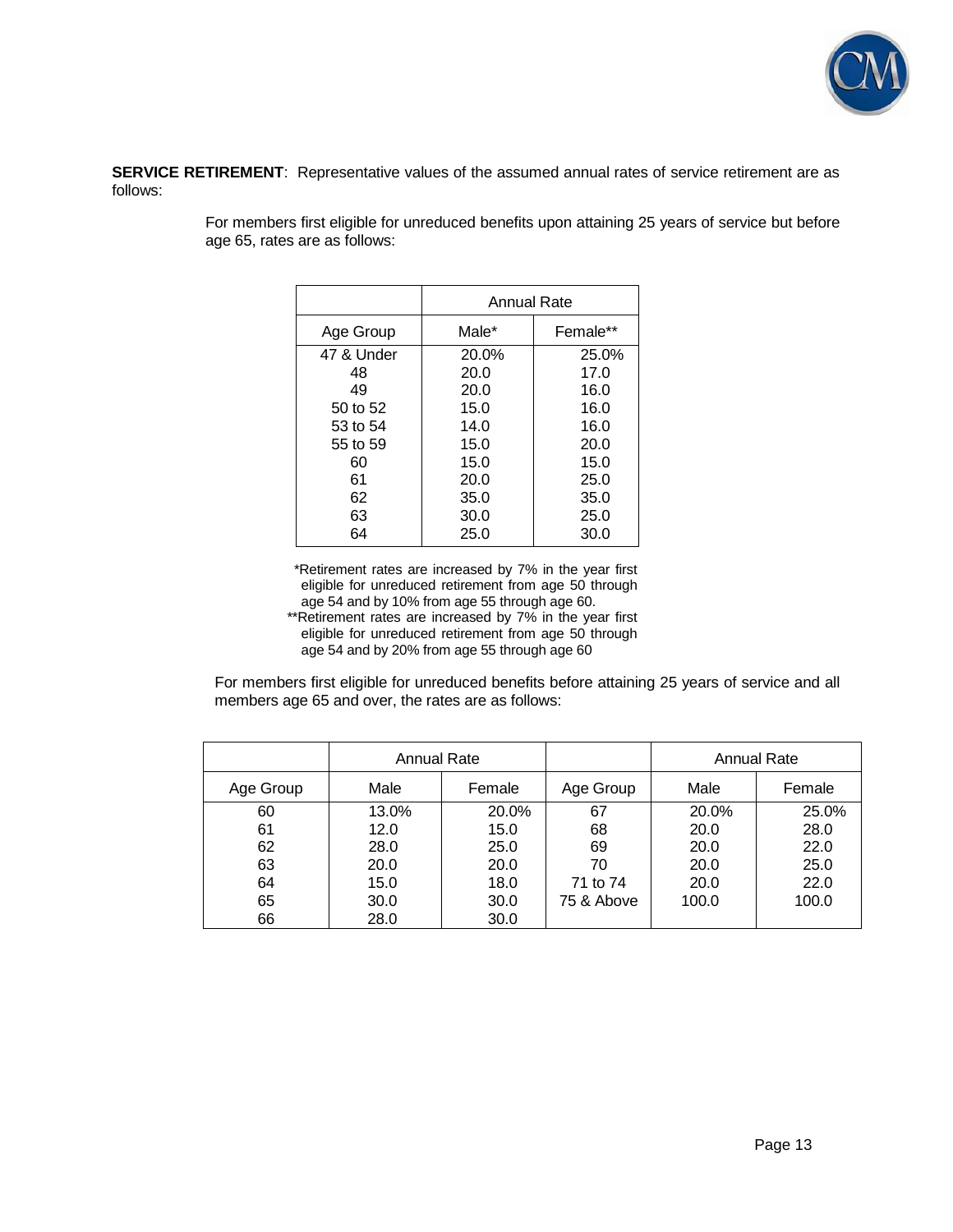![](_page_17_Picture_0.jpeg)

**DEATHS AFTER RETIREMENT** Rates of mortality for the period after service retirement are according to the sex distinct RP-2000 Combined Mortality Table Projected with Scale AA to 2015 set back one year for females. Rates of mortality for the period after disability retirement are according to the RP-2000 Disabled Mortality Table, adjusted for males by a factor of 0.85. Representative values of the assumed annual rates of death after retirement are as follows:

|     | Annual Rate              |        |                                    |        |
|-----|--------------------------|--------|------------------------------------|--------|
|     | After Service Retirement |        | <b>After Disability Retirement</b> |        |
| Age | Male                     | Female | Male                               | Female |
| 35  | $0.07\%$                 | 0.04%  | 1.92%                              | 0.75%  |
| 40  | 0.10                     | 0.05   | 1.92                               | 0.75   |
| 45  | 0.12                     | 0.08   | 1.92                               | 0.75   |
| 50  | 0.16                     | 0.12   | 2.46                               | 1.15   |
| 55  | 0.27                     | 0.21   | 3.01                               | 1.65   |
| 60  | 0.53                     | 0.41   | 3.57                               | 2.18   |
| 65  | 1.03                     | 0.80   | 4.26                               | 2.80   |
| 70  | 1.77                     | 1.38   | 5.32                               | 3.76   |
| 75  | 3.06                     | 2.26   | 6.98                               | 5.22   |
| 80  | 5.54                     | 3.74   | 9.30                               | 7.23   |
| 85  | 9.97                     | 6.35   | 12.04                              | 10.02  |
| 90  | 17.27                    | 11.39  | 15.59                              | 14.00  |
| 95  | 25.96                    | 17.74  | 22.74                              | 19.45  |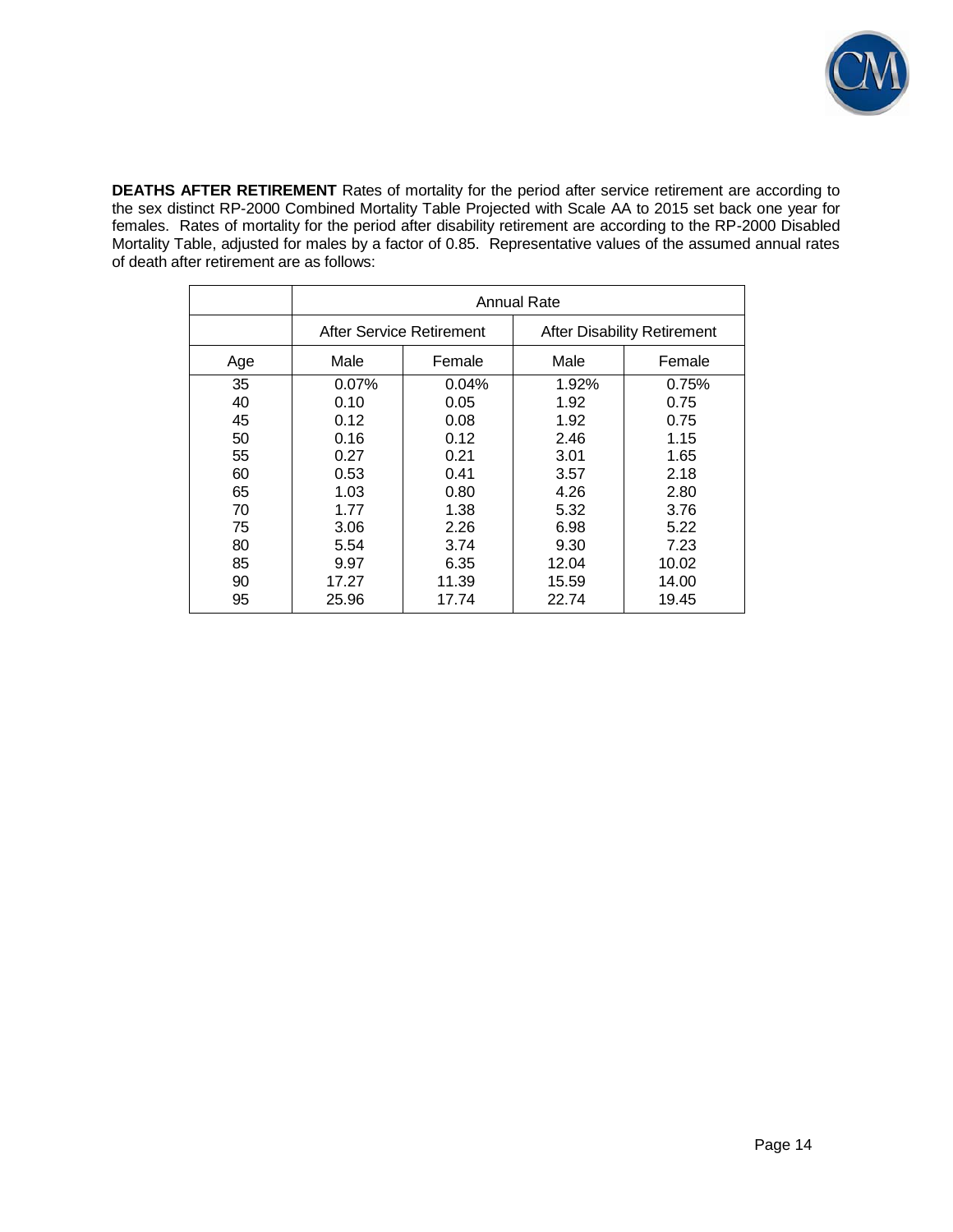![](_page_18_Picture_0.jpeg)

### **SUMMARY OF MAIN PLAN PROVISIONS AS INTERPRETED FOR VALUATION PURPOSES**

**ELIGIBILITY:** Retiree medical eligibility is attained when an employee retires, and is immediately eligible to draw a retirement annuity from the Alabama Teachers Retirement System.

**PLAN CHANGES:** PEEHIP will be implementing an EGWP plus Wrap for post-Medicare prescriptions effective 2013.

**RETIREE CONTRIBUTIONS:** Vary based on plan election, dependent coverage, Medicare eligibility and election, and tobacco use. As stated above, combining allocations is being phased out. Plan costs are determined for valuation purposes considering claims costs net of member premiums paid.

In November 2004, the Alabama Legislature enacted legislation (Act 2004-649) that required the Public Education Employees' Insurance Board to implement a sliding scale premium on all employees retiring after September 30, 2005, based on their years of service.

The premium for retiree coverage is broken down into the employer share (what PEEHIP pays) and the retiree share. Under the sliding scale, the retiree will still be responsible for the retiree share, however, the employer share will increase or decrease based upon a retiree's years of service. For those employees retiring with 25 years of service, the employer would pay 100% of the employer share of the premium. For each year less than 25, the employer share would be reduced by 2% and the retiree share will be increased accordingly. For each year over 25, the employer share would be increased by 2% and the retiree share reduced accordingly.

For members retiring on or after January 1, 2012, Act #2011-704 establishes changes to the sliding scale premium calculation. The new law requires an employee who retires with less than 25 years of service to pay 4% of the employer share for each year under 25 years of service (years of service premium) instead of 2% under the current law. Note that disabled retirees are excluded from the sliding scale payment.

The new law also requires an employee who retires before becoming Medicare eligible to pay 1% of the employer share for each year less than 65 (age premium) and to pay the net difference between the active employee subsidy and the non-Medicare eligible retiree subsidy (subsidy premium.) The 2012 subsidy premium amount is \$97.65 per month. When the retiree becomes eligible for Medicare, the age and subsidy premium will no longer apply. However, the years of service premium will continue to be applied throughout retirement.

The additional premium amounts for members retiring on or after January 1, 2012 will be phased in over a five year period. Current DROP participants are exempt from the new law if the employee withdraws from state service at the end of his or her three to five year DROP participation period. Those who complete their DROP period after January 1, 2012, but do not separate from state service and continue their employment will be subject to the new law when they retire. Employees who have already completed their DROP participation prior to January 1, 2012 will be exempt from the new law if he or she retires before January 1, 2012; if the employee retires on or after January 1, 2012, the new law will apply to the retiree when he or she retires.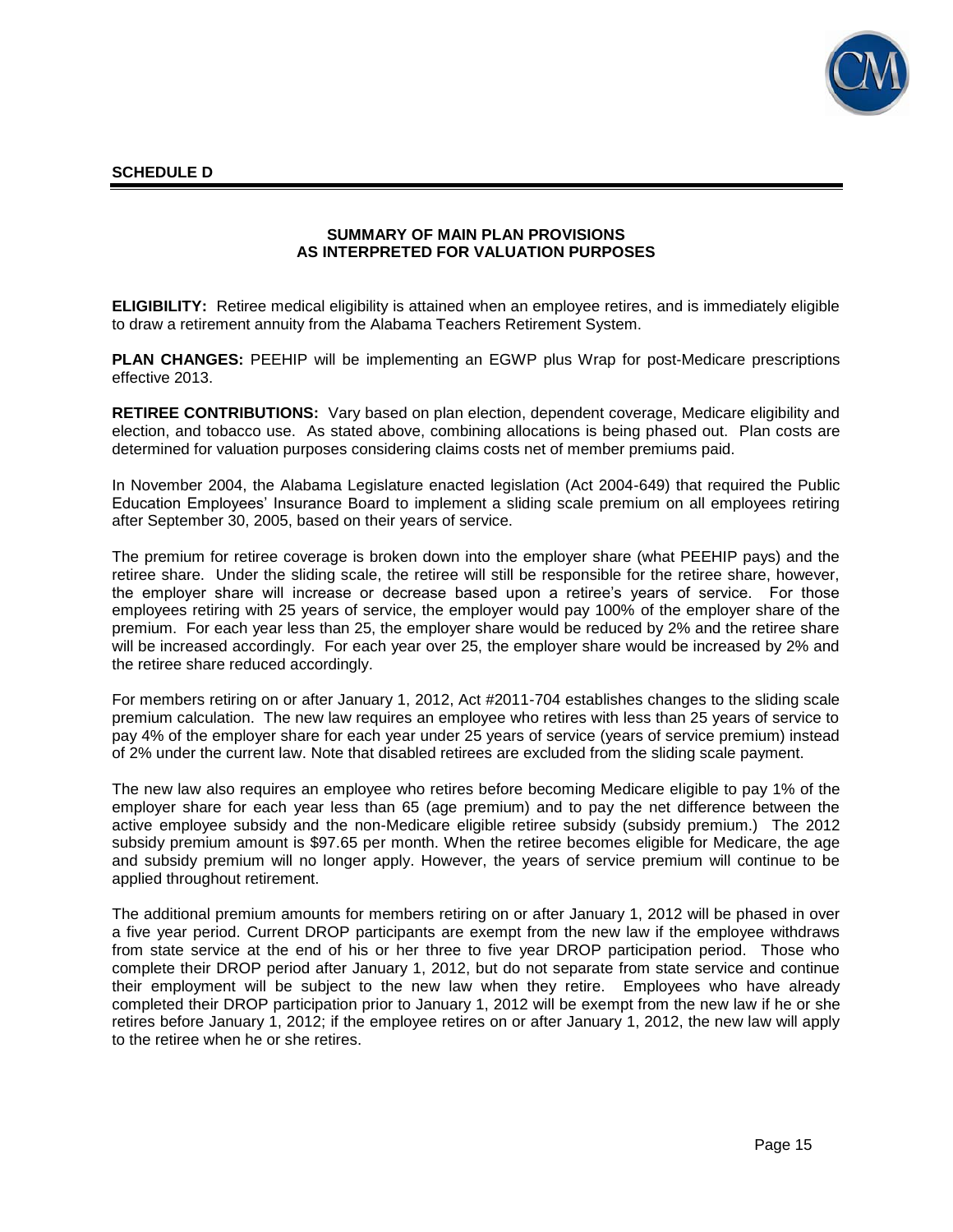![](_page_19_Picture_0.jpeg)

### **Retired Members**

The premiums listed below show the retiree's out-of-pocket cost after subtracting the retiree allocation. These rates apply only to members who retire prior to October 1, 2005. All members who retire on or after October 1, 2005 will be subject to the Retiree Sliding Scale premium based on years of service.

| Rate | <b>Type of Contract</b>                              | <b>Retiree Monthly</b><br><b>Out-of-Pocket</b><br><b>Expense</b> | <b>Cost to State</b> |
|------|------------------------------------------------------|------------------------------------------------------------------|----------------------|
| A    | Individual Coverage/                                 | S                                                                | \$                   |
|      | Non-Medicare Eligible Retired Member                 | 151                                                              | 520                  |
| B    | Family Coverage/Non-Medicare Eligible Retired Member | \$                                                               | \$                   |
|      | and Non-Medicare Eligible Dependent(s)               | 391                                                              | 842                  |
| C    | Family Coverage/Non-Medicare Eligible Retired Member | \$.                                                              | \$                   |
|      | and Dependent Medicare Eligible                      | 250                                                              | 760                  |
| D    | Individual Coverage/                                 | \$                                                               | \$                   |
|      | Medicare Eligible Retired Member                     | 10                                                               | 307                  |
| Е    | Family Coverage/Medicare Eligible Retired Member and | \$.                                                              | \$                   |
|      | Non-Medicare Eligible Dependent(s)                   | 250                                                              | 629                  |
| F    | Family Coverage/Medicare Eligible Retired Member and | \$                                                               | \$                   |
|      | Dependent Medicare Eligible                          | 109                                                              | 547                  |

### **Adopted for fiscal Year 2012 - 2013**

The State allocation can be used to purchase the new PEEHIP Supplemental Plan or two optional plans at no cost to the retiree if the retiree is not using the allocation for one of the hospital medical plans. Additional optional plans can be purchased for \$38.00 per month per plan.

These premium rates do not include the \$28 monthly tobacco surcharge.

|           | Optional Coverage: Active and Retired Members |
|-----------|-----------------------------------------------|
| Cancer    | \$38.00/month Individual or Family Coverage   |
| Indemnity | \$38.00/month Individual or Family Coverage   |
| Dental    | \$38.00/month Individual Coverage             |
|           | \$45.00/month Family Coverage                 |
| Vision    | \$38.00/month Individual or Family Coverage   |

Retiree premiums for the four optional plans, Hospital Indemnity, Dental, Cancer and Vision, are \$38 per retiree per month. Since these plans can be purchased with State allocations, it is assumed that 75% of participants in the Dental plan and 50% of participants in the other optional plans are making the \$38 per month (\$45 for Family Dental) contributions.

The University System makes a contribution to PEEHIP for every University retiree participating in PEEHIP plans regardless of age or plan tier election. For 2011, this amount is \$420 per month per retiree.